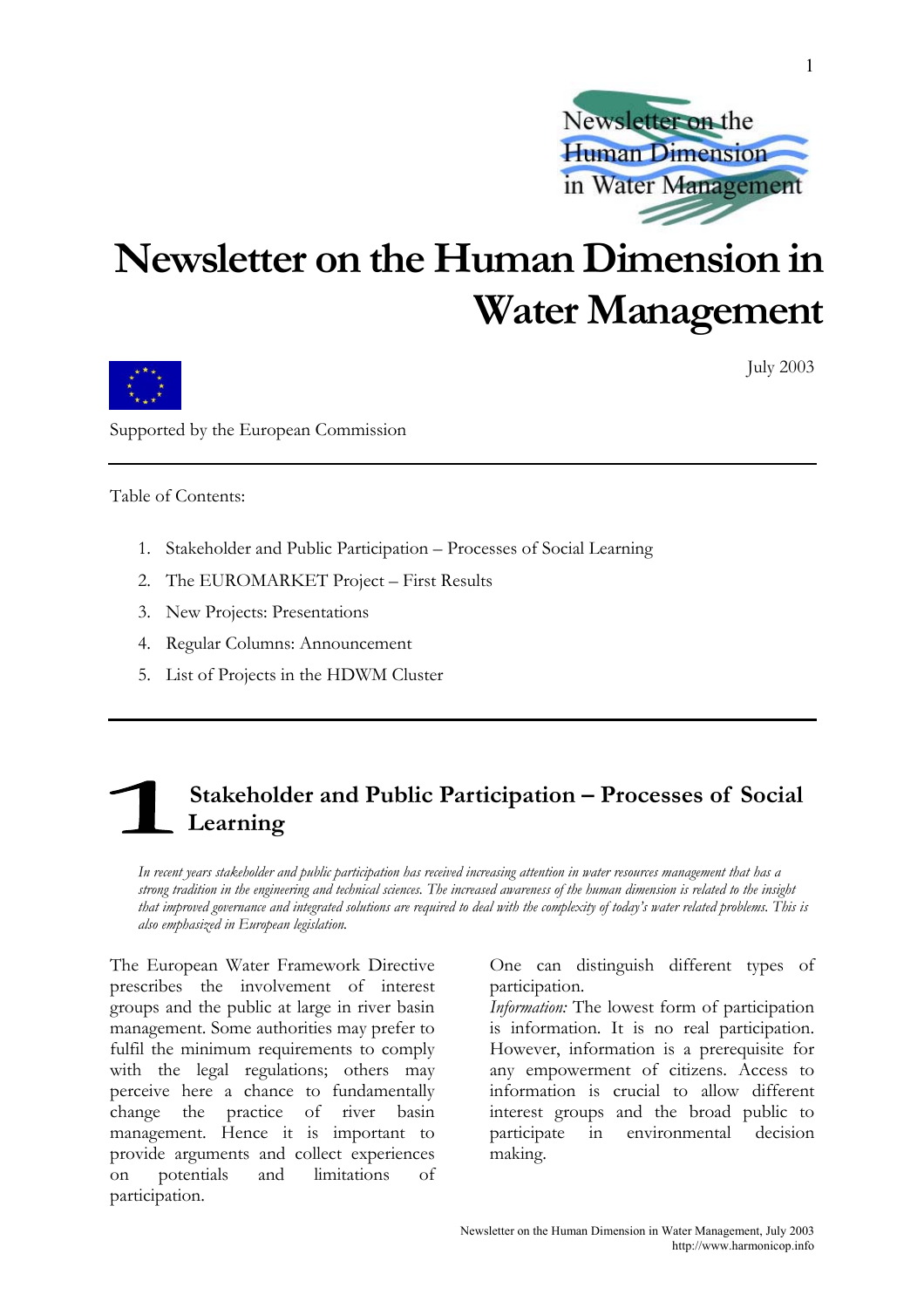*Consultation:* In the case of consultation different stakeholder groups and the public at large are asked to give their opinion on a management plan / scenario.

*Active involvement:* Stakeholders and the public are actively involved in river basin management. In this case one may talk of a co-production of knowledge, of co-decision making. Active involvement can range from just having discussions with the authorities and experts, to actively contributing to<br>policy development (co-designing). development (co-designing), influencing decisions (co-decision-making), or even full responsibility for (parts of) river basin management.

Of those types active involvement is the most interesting and challenging. Active involvement of stakeholders and the public at large can result in social learning, and this is essential for achieving integrated water resource management.

#### *What is social learning?*

Social learning in river basin management refers to the capacity of different authorities, experts, interest groups and the public to manage their river basins effectively. Collective action and the resolution of conflicts require that people recognize their interdependence and their differences and learn to deal with them constructively. The different groups need to learn and increase their awareness about their biophysical environment and about the complexity of social interactions. Processes of social learning determine the options that are taken into consideration.

Processes of social learning should contain the following elements:

- Build up a shared problem perception in a group of actors, in particular when the problem is largely ill-defined (this does not imply consensus building).
- Build trust as a base for a critical self-reflection, which implies recognition of individual mental frames and images and how they pertain to decision making.
- Recognize mutual dependencies and interactions in the social environment.
- Reflect on assumptions about the cause-effect relationships in the system to be managed.
- Reflect on subjective valuation schemes.
- Engage in collective decision- and learning processes (this may include the development of new management strategies and the introduction of new formal and informal rules).

The nature of the processes of social learning will determine the types of decisions to be taken into consideration. Many intricate problems in water management require that social groups start to communicate and processes of social learning and collaborative governance will help to overcome the fragmentation in responsibilities characterizing wide areas of water management. The role of social learning in water resources management is currently explored by two European projects: HarmoniCOP and SLIM.

Newsletter on the Human Dimension in Water Management, July 2003 The HarmoniCOP project (Harmonizing Collaborative Planning) is about public participation and social learning in river basin management and focuses specifically on the challenges posed by the WFD. It is the goal to improve the scientific understanding of social learning and the role of ICT tools and to provide practical guidance for promoting social learning in river basin management. The project has started in November 2002. Currently work focuses on the design of case studies in 9 European countries. The inception report can be downloaded from the website (www.harmonicop.info). Further reports on the concept of social learning, the role of ICT tools and the importance of the cultural and national background will be available in autumn. A major product of the HarmoniCOP project will be a handbook with rules of good practice on how to design and implement participatory processes in different phases of river basin management taking into account differences in culture and institutions and how to design and use ICT tools. It will allow practitioners to judge possibilities and requirements. The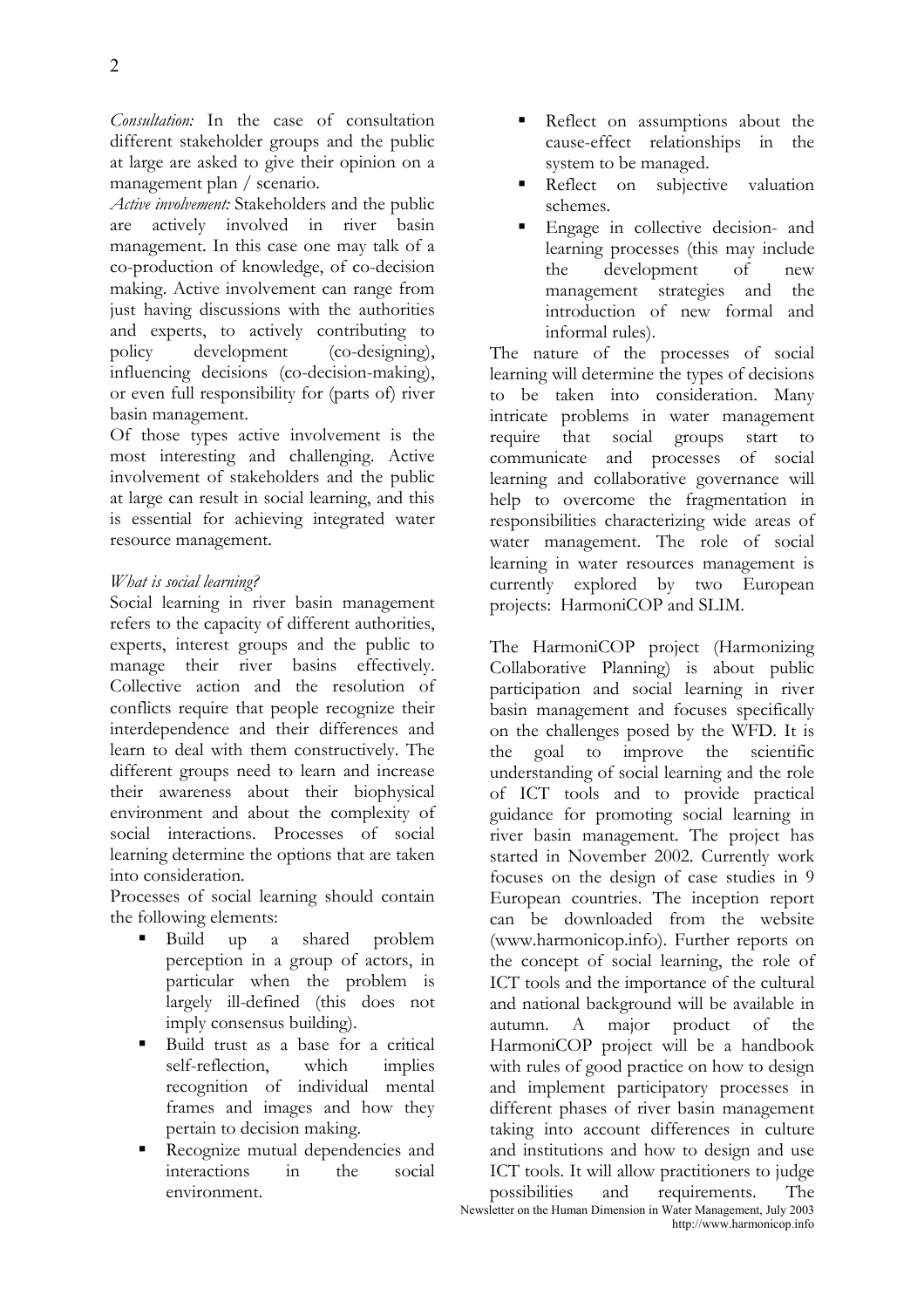handbook will feed into the design of the guidelines for the implementation of the WFD. Anyone interested to participate in the design of the handbook is invited to visit the HarmoniCOP website and fill out the questionnaire.

The SLIM project (Social Learning for the Integrated Management and sustainable use of water at catchment scale – www.slim.open.ac.uk) is now in its final year. Our case study research in four countries explores the following conceptual framework (Box 1). It continues to be revised in the light of research activity. The operationalization of this 'tool' through project (case study) testing will constitute the first major research output for SLIM. It can also be seen as a meta-tool for the use of other tools e.g. in our own research we are using participatory GIS, along with others, as a 'facilitation tool' to trigger or enable social learning. We are currently in the midst of testing and refining this meta-tool in the light of case study experience using the common matrix we have developed. More material will be posted on our web site in the coming months as we prepare for national workshops with key stakeholders in water management and WFD implementation.

| The context is explored                                   |  |  |  |  |
|-----------------------------------------------------------|--|--|--|--|
| To identify, invite or monitor                            |  |  |  |  |
| Designated stakeholders                                   |  |  |  |  |
| Who engage collaboratively in                             |  |  |  |  |
| Desirable Practices (for Integrated catchment management) |  |  |  |  |
| In which                                                  |  |  |  |  |
| <b>Learning Processes</b>                                 |  |  |  |  |
| With the aid of                                           |  |  |  |  |
| Facilitation                                              |  |  |  |  |
| And the formation of appropriate                          |  |  |  |  |
| <b>Institutional Support (or platforms)</b>               |  |  |  |  |
| In the context of                                         |  |  |  |  |
| Conducive policies (for sustainable water management)     |  |  |  |  |
| Lead to the emergence of                                  |  |  |  |  |
| Social Learning                                           |  |  |  |  |
|                                                           |  |  |  |  |

We hope to have triggered interest in the exciting scientific challenges of our work and the practical implications and look forward to any comments.

#### **Some References**

Bouwen, R. (2001). Developing relational practices for knowledge intensive organizational contexts. Career Development International. 6/7 361-369.

Huxham, C. (2000). The challenge of collaborative governance. Public Management, 2, 337-357. 2000.

- Ison, R.L., Maiteny, P.T. & Carr, S. (1997). Systems methodologies for sustainable natural resources research and development. Agricultural Systems 55, 257-272.
- Mostert, E. (2003). The Challenge of Public Participation. *Water Policy*, in press.
- Pahl- Wostl, C. (2002). Towards Sustainability in the Water Sector: The importance of human actors and processes of social learning. Aquatic Sciences, 64, 394-411.
- Röling, N. (2002). Beyond the aggregation of individual preferences. Moving from multiple to distributed cognition in resource dilemmas. In Leeuwis, C and Pyburn, R. eds. Wheel-barrows Full of Frogs. Social Learning in Rural Resource Management. pp.25-48. Koninklijke van Gorcum, Assen.

Wenger, E. (1998). Communities of Practice; Learning, Meaning, and Identity. Cambridge: University Press.

The article was written by:

Pahl-Wostl, Claudia. University of Osnabrueck, [\(pahl@usf.uni-osnabrueck.de](mailto:pahl@usf.uni-osnabrueck.de)) Ison, Ray. The Open University, Milton Keynes, [\(R.L.Ison@open.ac.uk\)](mailto:R.L.Ison@open.ac.uk) Mostert, Erik. Technical University of Delft, ([E.Mostert@citg.tudelft.nl\)](mailto:E.Mostert@citg.tudelft.nl)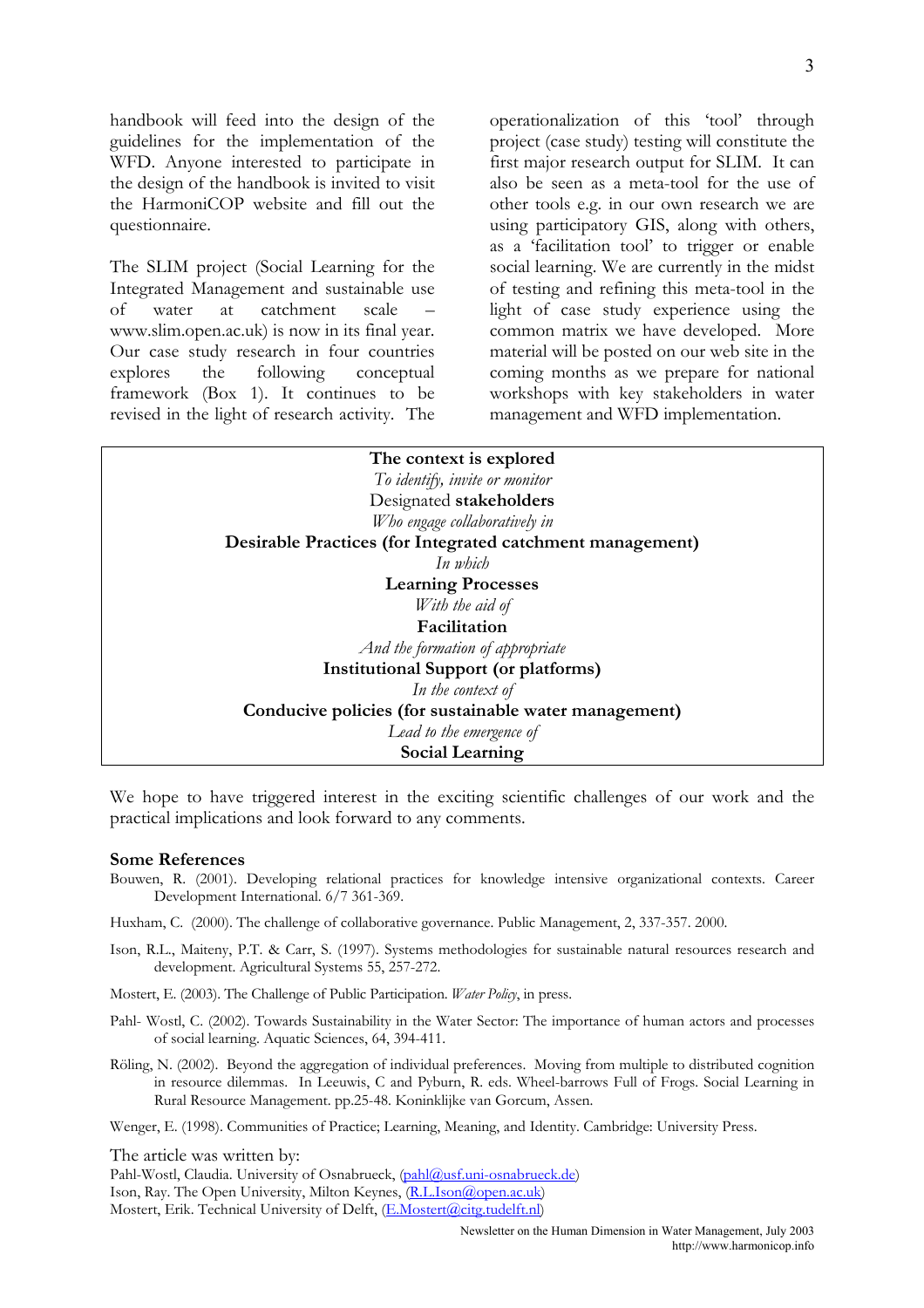## **The EUROMARKET Project – First Results**  *The EUROMARKET project has started in January 2003. Its main objective is to design possible Water Supply and Sanitation (WSS) liberalisation scenarios in the European Union and Switzerland.*

The first work package (WP), which has just been completed, consisted of a review of the explicit and implicit European policies influencing the organisation of water services. In this regard, three aspects were taken into account: 1) the drinking water and sanitation standards, 2) the management of natural resources (in particular the Water Framework Directive (WFD), and 3) the liberalisation processes of the network industries.

Each of these aspects has been structured according to the following logic: a review of the European policies and legislation, as well as of their dynamics; an assessment of emerging principles and notions; and an illustration of these principles at the national and the sector levels.

The main challenge of the first WP was to determine whether and to what extent the current EU policies in water standards, resources management, and liberalisation of the network industries could constitute a general framework for analysing the possible evolution of the WSS, especially when it comes to its liberalisation. The objectives of this first WP were:

- to analyse the role of the EU in the current liberalisation process,
- to point out the elements that could further or impede the trend towards liberalisation of WSS services, a trend which is
- currently observable in some countries.

The main result of this WP is as follows. The relationship between the development of drinking water standards and urban wastewater treatment and their impact on private sector involvement in the EU is not

straightforward. One cannot point out a unique trend towards private sector participation, considering each country's particularities. It is nonetheless possible to highlight several channels through which private sector involvement can develop: technical complexity, financial pressure, regionalisation and the emergence of new stakeholders. In terms of resources management, the WP concluded that the WFD, in its principles, does neither reinforce nor hamper the liberalisation process *per se*. The main issues linked with liberalisation (e.g.: unbundling, market regulation, definition of the services of general interest) are neither treated nor mentioned in the Directive. Finally, there is some empirical evidence in favour of a relative liberalisation of water services in several European countries, including a greater autonomy of operators – even when they remain public – and a growing private sector participation (PSP) in the management of water services. The introduction of these market principles in the management of water services is mainly due to national policies, and the European Union has played only a minor role so far.

For more results, please read our **first report** (WP1) on our website.

To follow the progress of our research, please register to our [newsletter](http://mir.epfl.ch/euromarket/) on our website.

Prof. Matthias Finger, Scientific coordinator, EUROMARKET.

For more information on the project, please contact Jeremy Allouche [\(jeremy.allouche@epfl.ch\)](mailto:jeremy.allouche@epfl.ch)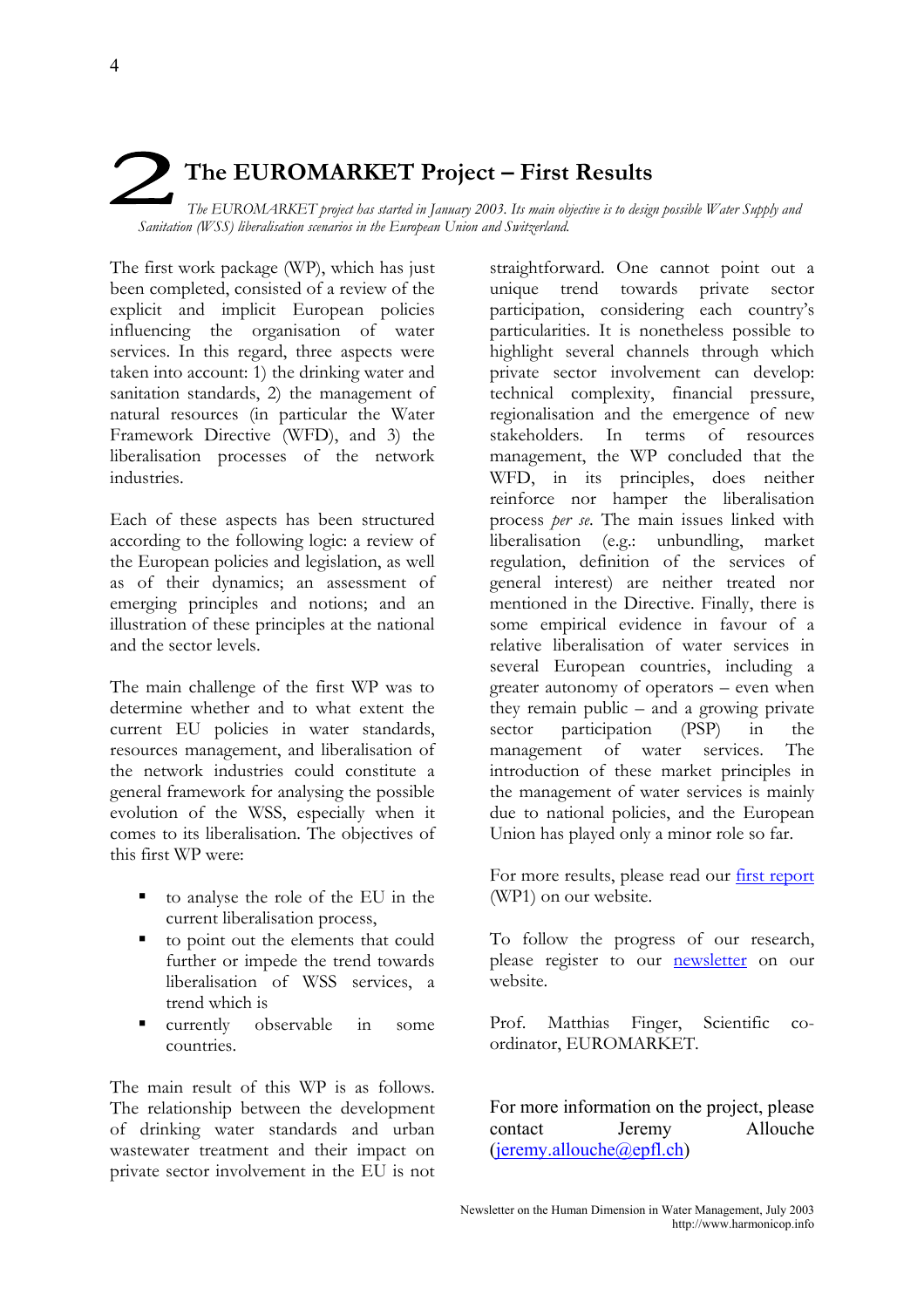**New Projects**  *A number of projects applied to be members of the cluster to support its objectives. The following projects have been accepted:* 

**AQUADAPT** - Strategic tools to support adaptive, integrated water resource management under changing utilisation conditions at catchment level: A coevolutionary approach

#### <http://www.aquadapt.net/>

The overall aim of the Aquadapt project is to generate knowledge which supports the strategic planning and management of water resources in semi-arid environments at catchment level under changing supply/ demand patterns. The intellectual framework which underpins the project reflects recent thinking on the co-evolution of natural resource availability with human societies. Hence, we explicitly seek to provide a basis for the integration of water resource planning with structural, social, economic, agricultural and regional development planning.

**TiGrESS** - Time-Geographical approaches to Emergence and Sustainable Societies

#### <http://www.riks.nl/projects/TiGrESS>

The aim of the TiGrESS project is to improve the methodology for understanding human-environmental interactions on the basis of three regional case studies. TiGrESS will evaluate the utility of Time-Geography methods as a mechanism for producing information to integrate sustainability into policies and for identifying pathways to sustainability.

TiGrESS will build and assess TG models, disseminate through scientific monographs and produce a generic environment for reuse by consortium partners and the wider scientific and policy communities.

**MANTRA East** - The Integrated Strategies for the Management of Transboundary Waters on the Eastern European Fringe the pilot study of Lake Peipsi and its drainage basin

#### <http://www.mantraeast.org>

The aim of the MANTRA East Project is to analyze and develop strategic planning methodologies and scientific tools for integrated water management in transboundary water basins following the requirements of the EU Water Framework Directive. The project's special geographical focus is on transboundary water basins located on the existing and future borders of the European Union.

The project deals with the implementation and integration of the WFD requirements on transboundary waters from ecological, informational and policy perspectives. One of the major goals of this project is to investigate the use and role of environmental monitoring, database development, information generation and communication for policy- and decision-making and management within a limited number of European transboundary river basins.

Lake Peipsi shared by Estonia and Russia was chosen as the pilot region for the MANTRA East project. The project will develop an information and communication strategy for communication of scientific and technical information to local stakeholders for the pilot lake basin that would promote more effective implementation of the EU Water Policy in that lake basin.

The strategy will be partially implemented through development of a demonstration prototype - a regional web portal that will be constructed using innovative ICT tools and approaches, such as interactive web GIS and "semantic web".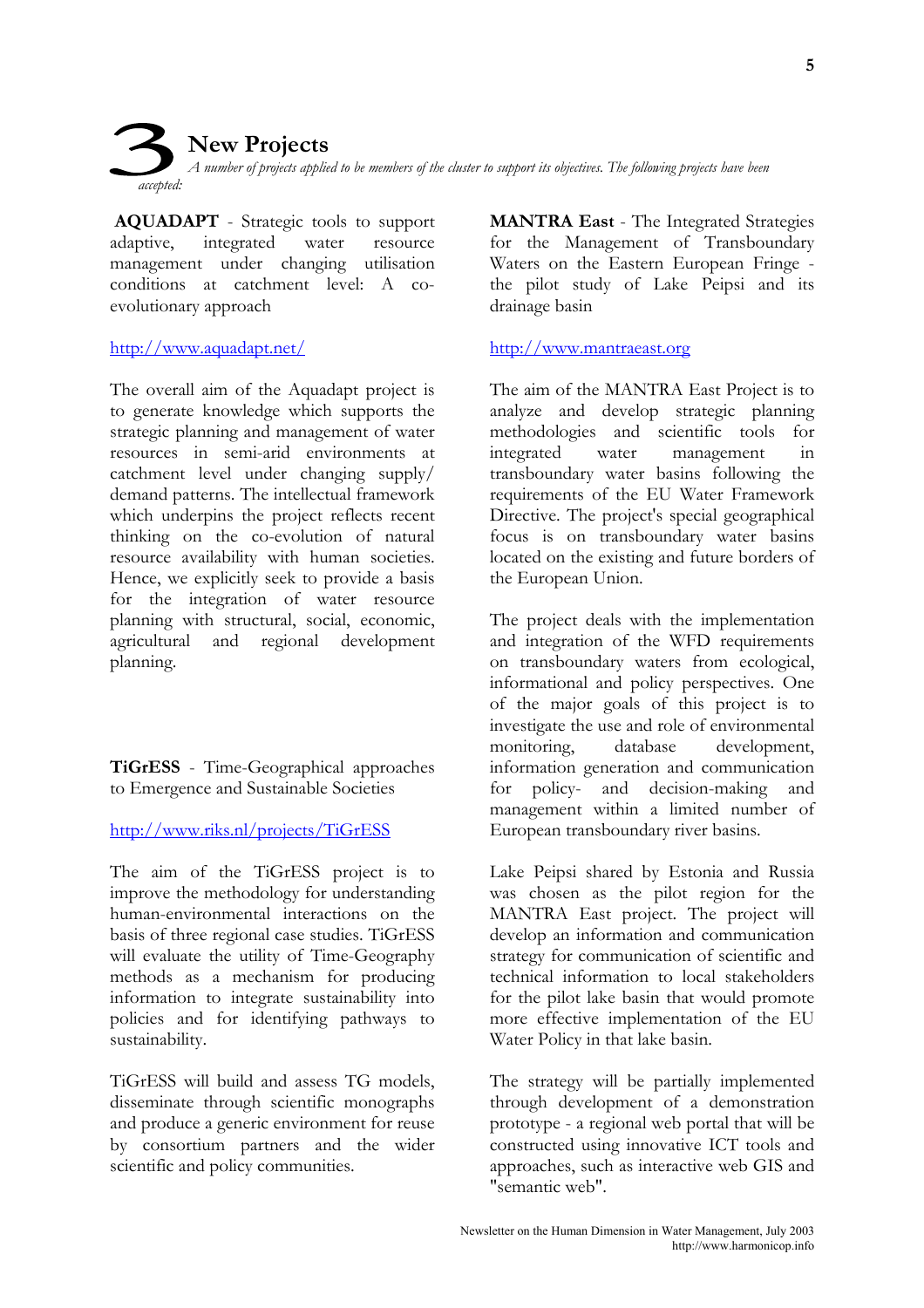**River Dialogue** - Empowerment and Awareness Building in River Basin Management Through Focus Groups and Citizens Juries

#### <http://www.riverdialogue.org>

River Dialogue is aimed at identifying the best approaches to increase public participation in implementation of the EU Water Framework Directive, including preparation and implementation of river basin management plans. The project will practically test two specific participatory methods of citizens' involvement - focus groups and citizens' juries. The purpose is to examine whether meaningful participation in water management can be achieved through these methods. The focus groups and citizens' juries will be organised in three regions of Europe: in two EU countries - Sweden and The Netherlands; and in one accession country - Estonia. The selected river basin case studies in these countries - Motala River in Sweden, Lake IJsselmeer in The Netherlands and Emajõgi River in Estonia - represent a diversity of cultural and socio-economic contexts in the new Europe in which the proposed approach is implemented.

**WASAMED** – Water Saving in Mediterranean Agriculture

In the Mediterranean water scarcity is a chronic problem that is extending at such a rate that threatens sustainable development, societal welfare and stability of the whole region. The successful implementation of water-saving measures largely depends on the cultural, economic, institutional and environmental contexts, and on the boundary conditions and space-time scales they are based upon. Indeed, despite the numerous research activities on this subject, actual water saving in the Mediterranean countries is still much below expectations. The causes of this failure are mainly ascribed to the lack of effective regional coordination to establish (i) communication

among the relevant stakeholders to share the knowledge-base on water saving, and (ii) a comprehensive framework to support the formulation of co-operative water-saving projects and policies involving scientists, decision-makers and end-users. In this context, the Thematic Network WASAMED has been designed and implemented under the EC-FP5th (INCO Programme). The main objective of WASAMED is to establish a platform for effective Mediterranean communication and debate on water saving in agriculture, contributing to improved management of limited water resources and sustainable development in the Mediterranean Region. The Specific objectives of the Project are:

- to improve regional co-ordination of present and future actions in water saving;
- to establish a Mediterranean-wide convention to strengthen communication and sharing of experience among relevant researchers, decision and policy makers, and end-users;
- to develop water saving research projects and actions that meet with the needs and concerns arising from the different Mediterranean contexts;
- to facilitate access of different stakeholders to an easy-to-use knowledge-base;
- to create a framework and seek consensus to assist regional planning and EU-funding in water resources management for the Mediterranean Region.

WASAMED partners are the various categories of water players like researchers, decision-policy makers, end-users, NGOs, associations of farmers, coming from all the Mediterranean countries (Algeria, Cyprus, Egypt, Greece, Italy, Jordan, Lebanon, Malta, Morocco, Palestine, Portugal, Spain, Syria, Tunisia, Turkey) for a total number of 42 partners.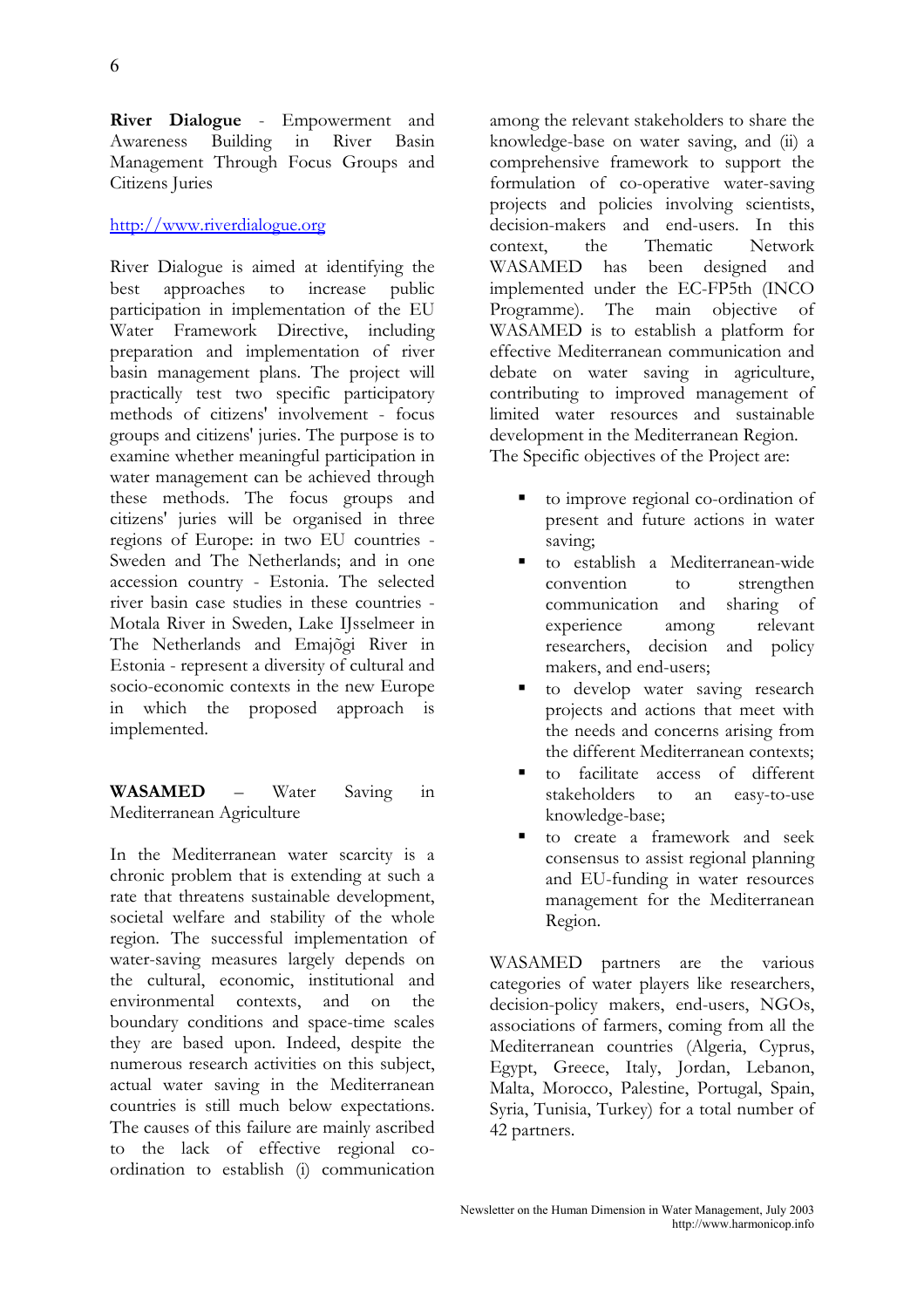# **Regular Columns**

#### **Announcement: "Setting requirements for models to aid policy makers involved in**  participatory river basin management" (Workshop on the 16/17<sup>th</sup> October, 2003, in **Osnabrueck, Germany)**

Harmoni-CA provides a forum to harmonise river basin management tools and knowledge for the implementation of the water framework directive. Within the  $5<sup>th</sup>$ Work Package, a series of workshops will bring together policy/ decision makers and scientists in the field of water management to support the ambitious aims of the new European water management policy.

At this  $1<sup>st</sup>$  expert workshop, policy makers will discuss the role of models, the human dimension and stakeholder and public participation in river basin management as well as the limitations of and prospects for participatory river basin management. As part of Harmoni-CA, the results will feed into the process of European harmonisation of river basin modelling.

If you want to participate, please feel free to contact Prof. Claudia Pahl–Wostl, [harmoni-ca.wp5@usf.uni-osnabrueck.de,](mailto:harmoni-ca.wp5@usf.uni-osnabrueck.de) Institute of Environmental Systems Research, University of Osnabrueck, D-49076 Osnabrueck, Germany, phone: +49/(0)541-969-3328, fax: +49/(0)541-969-2770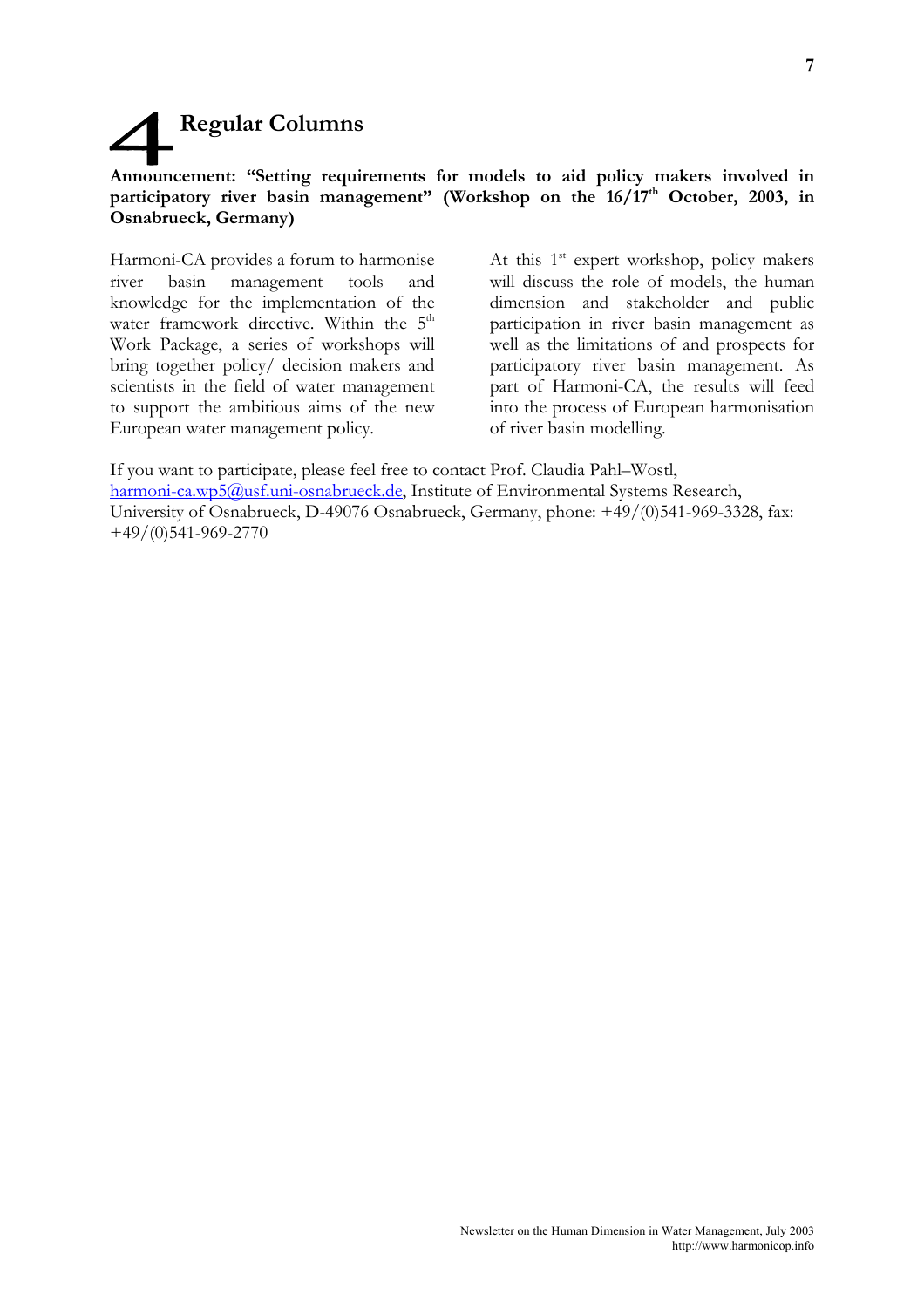# **List of Projects in the HDWM Cluster**

#### **HarmoniCA – Harmonizing Modelling Tools at Catchment Scale**

#### <http://www.harmoni-CA.info>

The concerted action HarmoniCA will provide guidance on management concepts and ICT tools for river basin management and the implementation of the WFD. Of specific interest for the HDWM cluster is the work package on "Integrated Assessment and the Science Policy Interface" that deals specifically with the involvement of stakeholders in the development of river basin management plans and the representation of socio-economic aspects in river basin management models.



**HarmoniCOP – Harmonizing Collaborative Planning** 

#### <http://www.harmoniCOP.info>

The project HarmoniCOP explores stakeholder and public participation and the role of ICT tools in river basin management planning using a social learning perspective. HarmoniCOP aims at improving the conceptual base for stakeholder and public participation and provide practical guidance for the implementation of the European Water FrameworkDirective.

#### **GOUVERNe**

#### GOUVERNe

#### <http://www.c3ed.uvsq.fr/c3ed/Gouverne/PresGOa> n.html

The project responded to the requirement for integrated systems of information permitting coherent policy and resource management decisions covering water uses in Europe. The project developed and implemented in pilot studies a userbased and scientifically validated Decision Support System (DSS) for the improved management of underground water resources at the catchment and sub-catchment levels.



#### **SLIM - Social Learning for the Integrated Management and Sustainable Use of Water at Catchment Scale**

## http://slim.open.ac.uk<br>This project dev

project develops strategic planning methodologies and social tools for the integrated management of water at catchment or river-basin scale and other "bundles" of natural resources. It emphasizes the importance of processes of social learning for integrated resource management.

#### **AQUALIBRIUM**

#### [www.aqualibrium.de](http://www.aqualibrium.de)

This project investigates the implications of the increasing deregulation of national water markets, and the fact that more and more private companies are involved in the water market. It aims at giving an overview on the current debates and analyses the various models of involvement and co-operation between the public and the private sector in the EU member states.



#### <http://firma.cfpm.org/>

This project explored new approaches to improve water resource planning by developing and applying agent-based modelling to integrate physical, hydrological, social and economic aspects of water resource management. Specific emphasis was given to stakeholder participation and participatory model building and scenario development.



#### **INTERMEDIARIES - New intermediary services and the transformation of urban water supply and wastewater disposal systems in Europe**

#### <http://www.irs-net.de/intermediaries>

This project maps the development of intermediary services and organisations in the water and wastewater sectors, examines how they facilitate the application of new resource-saving technologies and social practices and assesses their impact on the environment, economic efficiency and network management.

Contact:

Dr. Timothy Moss IRS – Institute for Regional Development and

Structural Planning Flakenstrasse 28-31 D – 15537 Erkner Germany Tel.: +49 (0)3362 793-185 Fax: +49 (0)3362 793-111

[mosst@irs-net.de](mailto:mosst@irs-net.de) 

Newsletter on the Human Dimension in Water Management, July 2003 <http://www.harmonicop.info>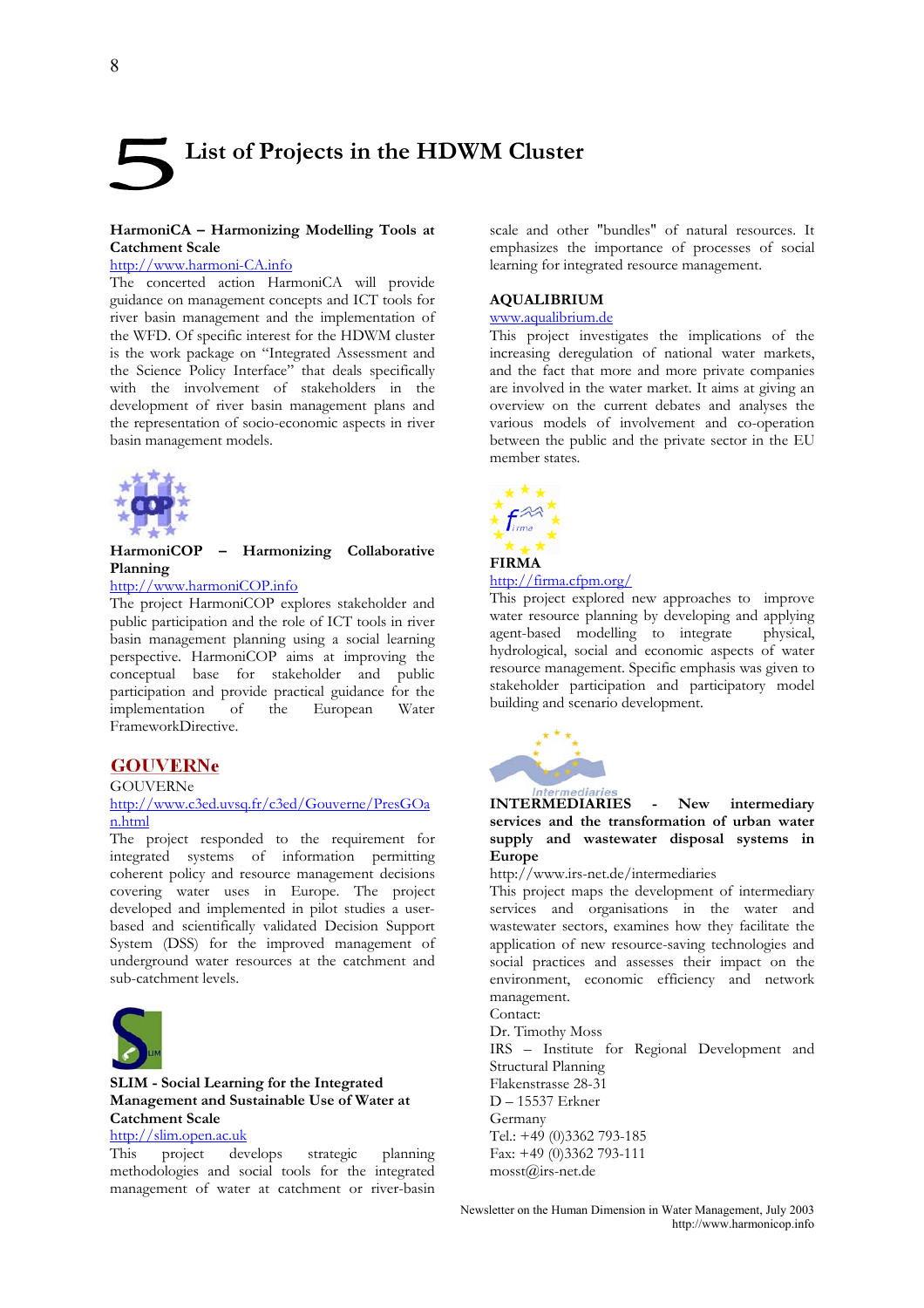#### **EUROMARKET**

#### <http://www.epfl.ch/mir/euromarket>

The EUROMARKET project studies the likelihood, nature, and forms water liberalisation may take in Europe in the foreseeable future. This is done by analysing different liberalisation scenarios, depending upon the evolving water markets, the different enterprises' strategies, and the existing legislation/regulation both at the national and at the European levels.



#### **MULINO**

#### <http://www.feem.it/web/loc/mulino/index.html>

The MULINO project is developing a Decision Support System for the integrated management of water resources. The system includes a decision software based on multi criteria analysis procedures. This software is being developed in collaboration with representatives from water authorities in Italy, Romania, the UK, Belgium and Portugal, and through these relationships is exploring ways to include stakeholders' preferences in the assessment of a decision problem.



**EUWARENESS** - **European Water Regimes and the Notion of a Sustainable Status** 

<http://www.euwareness.nl/>

focuses on the dynamic relationships between conflicting uses of water resources, the regimes under which these uses are managed, and conditions generating regime transitions towards sustainability. Water basin regimes have been studied in six European countries (Netherlands, Belgium, France, Spain, Italy, Switzerland).

| More                        |                                                   |        | information:               |  |
|-----------------------------|---------------------------------------------------|--------|----------------------------|--|
|                             | Project coordinator:                              | Stefan | Kuks                       |  |
|                             | Address: University of Twente, P.O. Box 217, 7500 |        |                            |  |
| AE                          | Enschede,                                         |        | The                        |  |
| Netherlands                 |                                                   |        |                            |  |
| Email:                      |                                                   |        | s.m.m.kuks@cstm.utwente.nl |  |
| Internet: www.euwareness.nl |                                                   |        |                            |  |

#### **ADVISOR**

#### <http://ecoman.dcea.fct.unl.pt/projects/advisor>

ADVISOR aims at the delivery of a set of guidelines to river basin authorities and related EU agencies for the execution of integrated evaluation of projects. The theoretical platform thereby established will support the development of new integrated evaluation methodologies and tools, which will incorporate the state of the art of the latest scientific

thinking and assessment tools together with modern participatory, multi-stakeholder decision making processes.



**PRINWASS - Barriers and Conditions for the Involvement of Private Capital and Enterprise in Water Supply and Sanitation in Latin America and Africa: Seeking Economic, Social, and Environmental Sustainability** 

<http://www.geog.ox.ac.uk/~prinwass/>

The project develops an indicative framework of strategy and processes, expressed by relevant guidelines, for sustainable water supply and sanitation services in developing countries, taking into account the roles of the state (national, regional, and local government levels), civil society (users associations, citizen movements, etc.), market forces (privatized water utilities), and their interrelations (e.g. publicprivate partnerships, other forms of private sector involvement in WSS, etc.)

#### **MERIT - Management of the Environment and Resources using Integrated Techniques**  <http://merit-eu.net/>

The aim of MERIT is to develop a water resource management methodology to help engage the stakeholder in the decision making process. Bayesian networks are being used as tool to help the decision maker by using input from stakeholders to design and construct the networks. A range of participatory techniques are being developed to facilitate the engagement process.